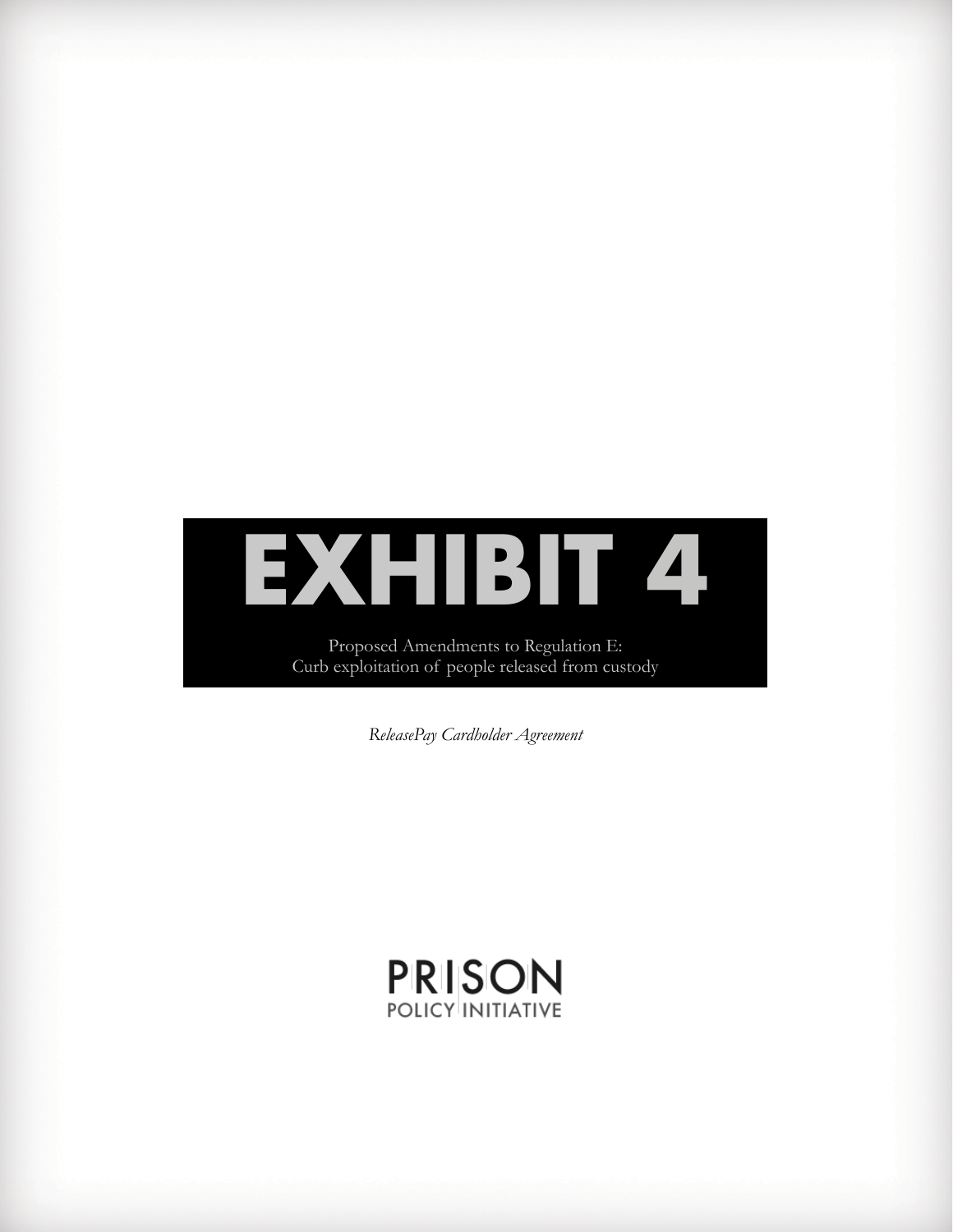# Your Temporary PIN is **7+ the Security Key On the Back of the Card**



Use your card where you see these symbols:

- Treat this card like cash.
	- Change your PIN often.



CHANGE FOR YOUR **RELEASEPAY** PREPAID DEBIT CARD:

###

877-592-1118 YOUR CARD IS ACTIVE RIGHT NOW! NO CALL NEEDED TO ACTIVATE! For current card features and functions, please visit:

[www.releasepay.com](http://www.outpay.net/)

| <b>CARD FEES</b>     |                                                         |             |  |
|----------------------|---------------------------------------------------------|-------------|--|
| <b>FREE Services</b> | Card Activation Fee                                     | <b>FREE</b> |  |
|                      | Support Calls Fee                                       | <b>FREE</b> |  |
|                      | PIN Change Fee                                          | <b>FREE</b> |  |
|                      | Point of Sale (POS) Transactions (PIN & Signature)      | <b>FREE</b> |  |
|                      | Cash Back Option with POS purchase                      | <b>FREE</b> |  |
|                      | <b>POS Declines</b>                                     | <b>FREE</b> |  |
|                      | Card to Bank ACH Transfer****                           | <b>FREE</b> |  |
|                      | Cash Out at any Principal MasterCard Member Institution | <b>FREE</b> |  |
| Maintenance          | Weekly Maintenance Fee*                                 | \$2.50      |  |
| <b>ATM</b> Fees      | ATM Account Inquiry Fee                                 | \$1.50      |  |
|                      | Domestic ATM Fees***                                    | \$2.95      |  |
|                      | ATM Decline for Non-Sufficient Funds Fee                | \$2.95      |  |
|                      | International ATM Fees***                               | \$3.95      |  |
|                      | ATM Decline International Fee                           | \$3.95      |  |
| Other Fees           | Inactivity Fee**                                        | \$2.00      |  |
|                      | Replacement of lost or stolen card                      | \$10.00     |  |
|                      | Account Closure Fee/Request for Balance by Check        | \$25.00     |  |

Further clarification on any fees can be found in the FAQ section a[t www.releasepay.com](http://www.accessfreedomcard.com/)

\* After 3 days / 72 hours of issuance the card starts incurring weekly maintenance fees to cover account administration and maintenance.

\*\*After 90 days of no activity.

\*\*\*Fees may also be imposed by the local ATM provider in addition to card fees.

\*\*\*\*Returned or rejected ACH transfers for invalid banking information are subject to a \$25.00

returned processing fee.

If prompted, select the "Checking" option to withdraw cash from an ATM.

You are allowed 10 ATM withdrawals for a total of \$3,500 per day. At a point-of-sale, you are allowed 10 purchases for a total of \$3,500 per day.

**DECLINES:** There are several reasons this might occur...

- If at a Point of Sale terminal you are trying to purchase an item that costs more than the value on the card, plus the POS fee (if applicable).
- If at an ATM you are trying to access your funds, but get an error message stating "FUNDS NOT AVAILABLE" or something similar it may mean that you are trying to withdraw more than is

available. Please keep in mind that there needs to be sufficient funds to cover the fees associated with the transaction.

Example: You have \$42.50 in your account. You try to withdraw \$40.00 and you receive an error message. The reason is the fee to withdraw the funds is greater than \$2.50, not including ATM convenience fee (if applicable).

# **Want to save money on fees? Follow these easy tips:**

- x Check your balance online or through customer service before using an ATM.
- x Use your card as a payment method in grocery stores, convenience stores, drug stores, or anywhere that accepts Debit MasterCard®. You can also select the "Cash Back" option to receive cash at no charge.
- x If your card is rejected at an ATM, never attempt over and over again. Some ATMs impose a fee even for declined transactions.
- x Remove your entire card balance for free by visiting any financial institution that is a MasterCard principal member and asking for a cash advance for the balance on the card.
- 
- $\bullet$  Maintain your account for free online. • Retain this document for future reference.
- x Another reason for a decline is because of Invalid PIN number.
- x Pre-Payment of services like fuel dispensed from a "Pay at the Pump" terminal prior to pumping the gas or for services like a hotel room. The payment networks automatically put a hold on a certain amount of the funds available to ensure payment. This hold usually takes several hours to be removed; therefore, the cardholder cannot access his funds until this hold is remove.
- x Utilize the free ACH transfer service to send funds from your card to your bank account.

# **Terms and Conditions**

**Usage of the Card constitutes agreement to the Terms and Conditions set forth herein.**  This Cardholder Agreement and Disclosure (this "Agreement") covers your rights, our rights, and rights of our affiliates<br>and representatives, relating to your election to use your ReleasePay Prepaid MasterCard® (the "Card" the Card and are authorized to use the Card as provided for in this Agreement. "**We**", "**Us**" and "**Our**" means Rapid Financial Solutions our successors, affiliates or assignees.

By using, or authorizing any other person to use your Card, you hereby understand and agree to the following terms and

conditions:<br>Receipt of Payment via the Card. Your company or employer (your "Company") will transfer funds (the "Funds") due<br>to you to a pooled account maintained at Cache Valley Bank, member FDIC (the "Bank"). You can acc

**Availability of Funds.** Your Funds will become available to you through the use of the Card after your Company has transferred those Funds to the Bank. You may use your Card to access Funds only to the extent that you have available Funds. You can call us at 1-877-592-1118 or go to www.releasepay.com and click on "User Login".

**No Interest on Your Funds.** You will not receive any interest on your Funds. **Card Services.** We generally offer the following services to Cardholders ("Cardholder Services"):

- **4 Automated Teller Machine ("ATM") Services.** You may use your Card to access your funds at any ATM that bears the network marks for Pulse®, MasterCard®, and Macstro® that appear on the back of your Card or to inquire a
- x **Merchant Services.** You may use your Card to purchase goods and services at any retail or other establishment that accepts MasterCard debit cards for payment or displays the network marks that appear on the back of your Card.

Fees. We will provide you written notice of a change in fees at least thirty (30) days prior to the effective date of such

change. If We are unable to contact you for any reason, We will post the changes to the fees on the Card website at [www.releasepay.com.](http://www.refpay.com/) You will be deemed to have proper notice thirty days (30) after the amendments are posted.<br>Personal Identification Number ("PIN"). We will assign to you a confidential PIN, which will enable you to iden yourself when using your Card. Your PIN is a security feature that functions as your signature, identifying you as the proper<br>user of the Card and authorizing any transaction that you make through the Card. It is solely yo

on the card. Don't tell anyone your PIN. We will never ask for your PIN. **Receipts at Electronic Terminals.** You should receive a receipt at the time you use your Card at an ATM, or to

purchase goods or services through a merchant at retail or other establishment.

Periodic Card Statements. Under the Electronic Fund Transfer Act, you can request periodic statements showing your<br>balance and transactions done using your Card. You can choose to receive the following information in paper applies) or electronically at no cost:<br>
• Monthly statements, unless there are no transactions through your Card during a particular month.

- 
- x Amendments to this agreement, including, without limitation, any changes in the Cardholder Services Schedule and fees set forth therein or any other terms or conditions of your use of the Card; and
- All other disclosures, notifications and information relating to the Card and the terms of your use of the Card.

Our Liability for Unauthorized Transfers. You shall notify us immediately if you believe that your Card has been lost<br>or stolen or that an unauthorized person has learned your PIN or Card number. If you think your card has send you a new card. Telephoning us is the best way of minimizing possible losses. You could lose all of your Funds if<br>you fail to notify us promptly and are grossly negligent or fraudulent in the handling of your Card or liability does not apply to PIN transactions not processed by MasterCard. If you notify us within two (2) business days,<br>you can lose no more than \$50.00 if someone uses your Card without your permission. If you do not not someone from using your Card without permission if you had promptly notified us, you could lose up to \$500.00 of your<br>Funds. You shall notify us immediately if your Card statement shows transfers or transactions that you d authorize. A consumer's 60-day period to report errors begins on the earlier of the date either the consumer electronically<br>accesses the account or the date after the statement, including the transaction, was delivered to to report an error up to 120 days after the date the transaction allegedly in error was credited or debited to the prepaid<br>card account. If it can be proven that we could have prevented someone from withdrawing or using yo had notified us in time, you may not get back any Funds withdrawn by an unauthorized user.

Our Liability for Failure to Complete Transactions. If we do not properly complete a Card transaction for you on<br>time and in the correct amount, we could be liable for your losses or damages. However, there are some except

- x If through no fault of our own, you do not have adequate Funds available to complete the transaction; x If an ATM where you are making a withdrawal does not have enough cash;
- 
- x If an electronic terminal where you are making a transaction does not operate properly, and you knew about the problem when you initiated the transaction;
- If circumstances beyond our control (such as fire, flood or communications or computer failure) prevent the completion of the transaction, despite our reasonable efforts;
- If access to your account has been blocked after you have reported your Card lost or stolen;
- If a merchant refuses to accept your card;
- x If there is a hold on your Funds at the Bank for any reason; x If your Funds are subject to legal process or other encumbrance restricting its transferability; or
- 

x If your transfer authorization terminates by operation of law. There may be other applicable exceptions not listed above, but stated elsewhere in other agreements between you and Us. Error Resolution. In case of errors or questions about Card transactions or if you need more information about a<br>transaction listed on a statement or receipt, please notify us as soon as possible. You can notify us by tele 592-1118 or by U.S. Mail at:

# **Cardholder Services PO Box 6425**

North Logan, UT 84341<br>A consumer's 60-day period to report errors begins on the earlier of the date either the consumer electronically accesses<br>the account or the date after the statement, including the transaction, was de to track when consumers electronically access their accounts, we will allow a consumer to report an error up to 120 days<br>after the date the transaction allegedly in error was credited or debited to the prepaid card account Tell us your name and Card number.

- Describe the error or transaction that you are unsure about, and explain as clearly as possible why you
- believe that it is an error or why you need more information. Tell us the dollar amount of the suspected error and where and when the transaction took place. If you tell us verbally, we may require that you send us your complaint or question in writing within ten (10)
- business days. Within ten (10) business days after we hear from you, we will determine whether an error occurred, and if so, we will correct the error promptly. If we need more time, however, we may take up to forty-five (45) days to investigate your complaint or question. If we decide to do this, we will credit your account within ten (10) business days for the amount you think is in error, so that you will have the use of the money during the time that it takes us to complete our investigation. If we ask you to put your complaint or questioning in writing and we do not receive it within ten (10) business days, we may not so credit your account.
- We will tell you the results within three  $(3)$  business days after completing our investigation. If we decide that there was no error, we will send you a written explanation. We may debit your Funds at the Bank with the amount that we credited your Funds during our investigation of your complaint or

question. You may ask for copies of the documents that we used during our investigation. **Foreign Currency Transactions:** Any purchase or withdrawal made in another currency will be converted to U.S. dollars by MasterCard International Incorporated, according to an exchange rate selected by MasterCard International<br>Incorporated from the range of rates available in wholesale currency markets for the applicable central p central processing date. You agree to pay the converted amount plus any charge for conversion or proceedings that may be imposed.

- **Confidentiality.** We may disclose information to third parties about your Card transaction history:
	- Where it is necessary for completing transactions; x In order to verify the existence and conditions of your Card and Funds for a third party, such as a credit
	- bureau or merchant;

**Incorporated** 

- In order to comply with government agency or court orders, or other legal reporting requirements; or x If you give us your written permission. Within our organization and with respect to the Bank, we may
- share your personal information as well as information concerning your Card transaction history. Other<br>information you have given us in connection with obtaining a Card, or information we may receive from<br>other third party

Please see our Privacy Policy for additional information in this regard. **Business Days.** Our business days are Monday through Friday, 8:00 am – 5:00 pm, MST, with the exception of any state or federal banking holidays.

**Cancellation.** You may cancel your Card and this Agreement at any time by notifying your Company or by contacting us directly. In addition, we may cancel this Agreement, the Card and the related services at any time.

**Amendment.** We may amend or change the terms of this Agreement at any time. We will notify you thirty days (30)<br>prior to the effective date of any changes. If we are unable to contact you for any reason, we will post the are posted. You are encouraged to review the web site regularly to monitor changes in the terms of this Agreement. However, if a change is made for security purposes, we can implement it without prior notice.

Severability. In the event that any provision of this Agreement is determined to be invalid, illegal or unenforceable, such determination shall not affect the other provisions of this Agreement.

**Governing Law.** This agreement shall be governed by, and construed in accordance with the laws of the State of Utah<br>and any actions or preceding with respect to this Agreement or any services hereunder shall be brought on

Arbitration. In the event of any dispute or claim relating in any way to this Agreement or services provided, the parties<br>agree that such dispute shall be resolved by binding arbitration with the American Arbitration Assoc shall apply. The decision of an arbitrator will be final subject to enforcement in a court of competent jurisdiction.<br>This card is issued by Cache Valley Bank pursuant to a license from MasterCard International Incorporate Solutions is a registered MSP of Cache Valley Bank. MasterCard is a registered trademark of MasterCard International